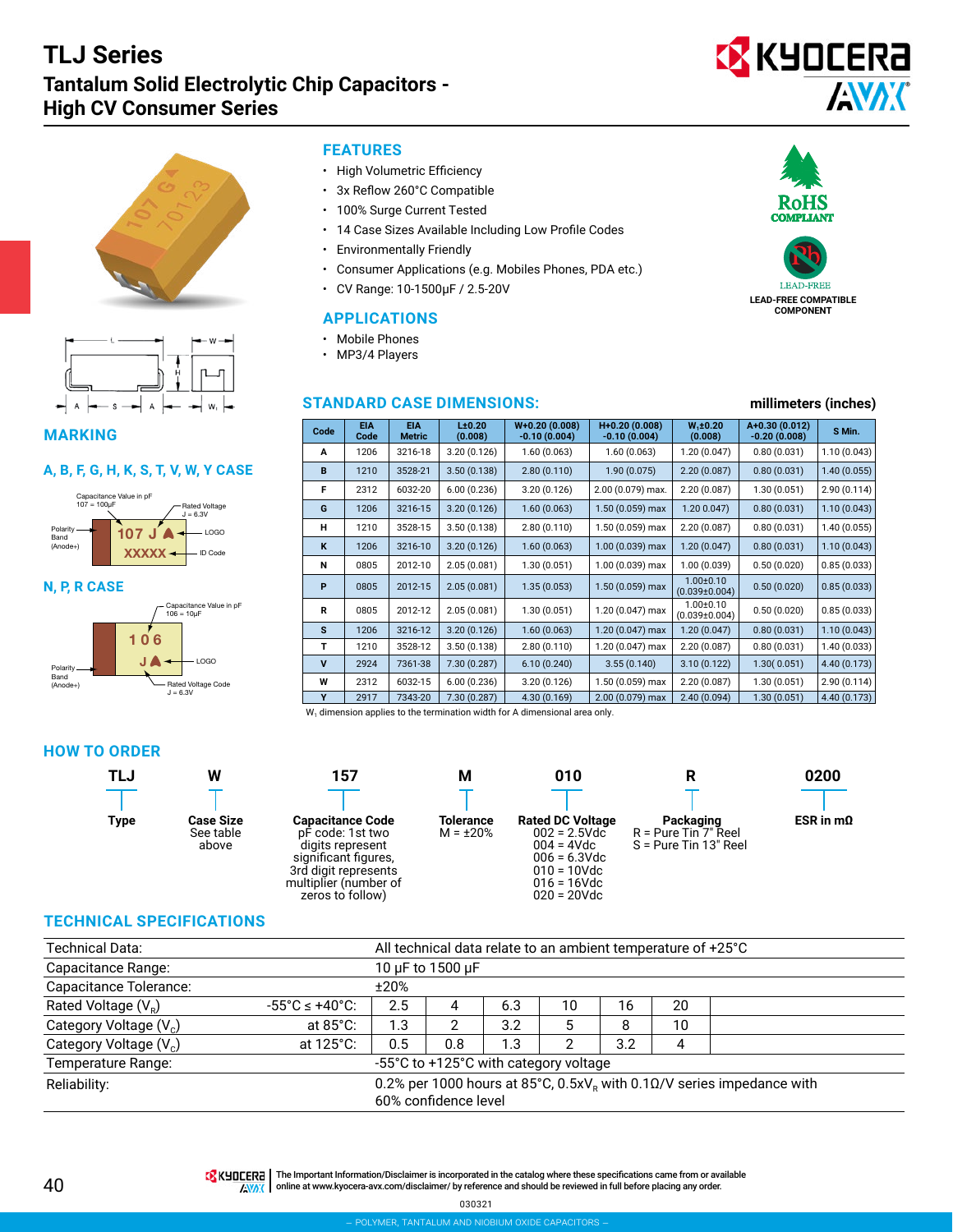

## **CAPACITANCE AND RATED VOLTAGE RANGE (LETTER DENOTES CASE SIZE)**

|      | <b>Capacitance</b> |         |                                               | Rated Voltage DC to 40°C / 0.5DC to 85°C / 0.2DC to 125°C  |                                                     |         |         |
|------|--------------------|---------|-----------------------------------------------|------------------------------------------------------------|-----------------------------------------------------|---------|---------|
| μF   | Code               | 2.5V(e) | 4V(G)                                         | 6.3V(J)                                                    | 10V(A)                                              | 16V(C)  | 20V(D)  |
| 6.8  | 685                |         |                                               |                                                            |                                                     |         |         |
| 10   | 106                |         |                                               |                                                            | N(2500)<br>R(2000,3000)                             | S(2200) | T(1000) |
| 15   | 156                |         |                                               |                                                            | R(2000)                                             |         |         |
| 22   | 226                |         |                                               | N(5400)/R(3500)                                            | K(1800)/N(3800)<br>R(3800)                          | T(1000) |         |
| 33   | 336                |         | N(8000)<br>R(3000)                            | K(1700)/N(8000)<br>P(3000)/R(3000)                         | K(1500)/N(9600)<br>P(3500)/R(3500)<br>S(1500)       | T(1000) |         |
| 47   | 476                |         | K(1500)/N(4000)<br>P(3000)/R(3000)            | K(1500)/N(8300)<br>P(700,900,1800,2500)<br>R(3200)/S(1500) | A(600)/G(1500)<br>P(3200)/R(3200)<br>S(1500)/T(600) |         |         |
| 68   | 686                |         | K(1200)/N(8000)<br>P(3000)/R(2900)<br>S(1500) | A(500)/G(800)<br>K(2000)/S(1500)<br>T(600)                 | A(1500)                                             |         |         |
| 100  | 107                |         | A(500)/G(800)<br>K(2000)/P(2700)<br>S(1400)   | A(500,800)/G(800)<br>K(2000)/<br>P(5400)/T(800)            | A(1400)/ H(900)<br>T(900)                           |         |         |
| 150  | 157                |         | A(800)/T(800)                                 | A(900)/H(900)<br>T(1200)                                   | B(500)/W(150,200)                                   |         |         |
| 220  | 227                | T(1100) | A(1100)/G(3000)<br>H(900)/T(1100)             | B(500)/T(2000)<br>W(200)                                   | F(300)                                              |         |         |
| 330  | 337                |         | T(2700)/W(200)                                | F(300)                                                     |                                                     |         |         |
| 470  | 477                |         |                                               |                                                            |                                                     |         |         |
| 680  | 687                |         |                                               | Y(100, 150)                                                |                                                     |         |         |
| 1000 | 108                |         |                                               |                                                            |                                                     |         |         |
| 1500 | 158                |         |                                               | V(100)                                                     |                                                     |         |         |

Released ratings, (ESR ratings in mOhms in parentheses)

Note: Voltage ratings are minimum values. KYOCERA AVX reserves the right to supply higher voltage ratings in the same case size, to the same reliability standards.



Voltage vs Temperature Rating

THE Important Information/Disclaimer is incorporated in the catalog where these specifications came from or available **AWAX** online at [www.kyocera-avx.com/disclaimer/](http://www.avx.com/disclaimer/) by reference and should be reviewed in full before placing any order.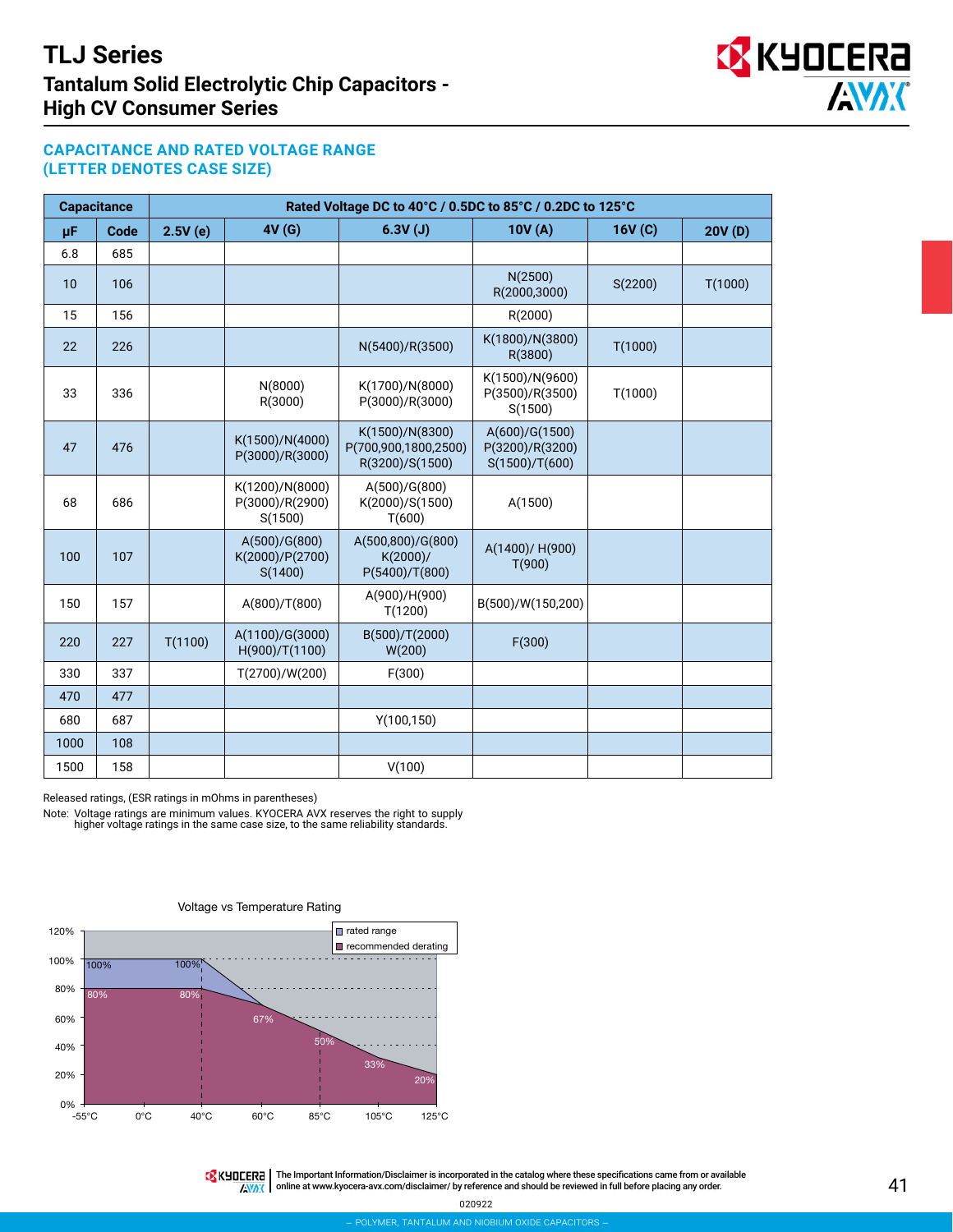

## **RATINGS & PART NUMBER REFERENCE**

| <b>Part Number</b>                   | Case         | <b>Capacitance</b> | Rated                            | Rated<br>Voltage Temperature | Category<br><b>Voltage</b> | Category<br><b>Temperature</b> | Maximum<br>Surge      | <b>DCL</b><br>Max. | <b>ESR</b><br>Max. @         |                | 100kHz RMS Current (mA) |                 | <b>Product</b>                   | <b>MSL</b>          |
|--------------------------------------|--------------|--------------------|----------------------------------|------------------------------|----------------------------|--------------------------------|-----------------------|--------------------|------------------------------|----------------|-------------------------|-----------------|----------------------------------|---------------------|
|                                      | <b>Size</b>  | $(\mu F)$          | (V)                              | (°C)                         | (V)                        | (°C)                           | <b>Current</b><br>(A) | $(\mu A)$          | <b>100kHz</b><br>$(m\Omega)$ | $25^{\circ}$ C | $85^{\circ}$ C          | $125^{\circ}$ C | <b>Category</b>                  |                     |
|                                      |              |                    |                                  |                              |                            | 2.5 Volt @ 40°C                |                       |                    |                              |                |                         |                 |                                  |                     |
| TLJT227M002#1100                     | т            | 220                | 2.5                              | 40                           | 0.5                        | 125                            | 0.8                   | 5.5                | 1100                         | 270            | 243                     | 108             | $\overline{2}$                   | 3                   |
|                                      |              |                    |                                  |                              |                            | 4 Volt @ 40°C                  |                       |                    |                              |                |                         |                 |                                  |                     |
| TLJN336M004#8000                     | $\mathsf{N}$ | 33                 | $\overline{4}$                   | 40                           | 0.8                        | 125                            | 0.2                   | 1.3                | 8000                         | 79             | 71                      | 32              | $\mathbf{1}$                     | 3                   |
| TLJR336M004#3000                     | R            | 33                 | 4                                | 40                           | 0.8                        | 125                            | 0.6                   | 1.3                | 3000                         | 135            | 122                     | 54              | $\overline{2}$                   | 3                   |
| TLJK476M004#1500<br>TLJN476M004#4000 | Κ<br>N       | 47<br>47           | $\overline{4}$<br>4              | 40<br>40                     | 0.8<br>0.8                 | 125<br>125                     | 1.0<br>0.6            | 1.9<br>1.9         | 1500<br>4000                 | 208<br>112     | 187<br>101              | 83<br>45        | $\overline{2}$<br>$\mathbf{1}$   | 3<br>3              |
| TLJP476M004#3000                     | P            | $\overline{47}$    | $\overline{4}$                   | 40                           | 0.8                        | 125                            | 0.6                   | 1.9                | 3000                         | 141            | 127                     | 57              | $\overline{2}$                   | 3                   |
| TLJR476M004#3000                     | R            | 47                 | 4                                | 40                           | 0.8                        | 125                            | 0.6                   | 1.9                | 3000                         | 135            | 122                     | 54              | $\overline{2}$                   | 3                   |
| TLJK686M004#1200                     | Κ            | 68                 | $\overline{4}$                   | 40                           | 0.8                        | 125                            | 1.2                   | 2.7                | 1200                         | 233            | 209                     | 93              | $\overline{2}$                   | 3                   |
| TLJN686M004#8000                     | N            | 68                 | 4                                | 40                           | 0.8                        | 125                            | 0.2                   | 5.4                | 8000                         | 79             | 71                      | 32              | 1                                | 3                   |
| TLJP686M004#3000                     | P            | 68                 | $\overline{4}$                   | 40                           | 0.8                        | 125                            | 0.6                   | 2.7                | 3000                         | 141            | 127                     | 57              | $\overline{2}$                   | 3                   |
| TLJR686M004#2900                     | R            | 68                 | 4                                | 40                           | 0.8                        | 125                            | 0.6                   | 2.7                | 2900                         | 138            | 124                     | 55              | $\overline{2}$                   | 3                   |
| TLJS686M004#1500                     | S            | 68                 | $\overline{4}$                   | 40                           | 0.8                        | 125                            | 1.0                   | 2.7                | 1500                         | 208            | 187                     | 83              | $\overline{2}$                   | $\overline{3}$      |
| TLJA107M004#0500                     | Α            | 100                | 4                                | 40                           | 0.8                        | 125                            | 2.1                   | 4.0                | 500                          | 387            | 349                     | 155             | 1                                | 3                   |
| TLJG107M004#0800                     | G            | 100                | $\overline{4}$                   | 40                           | 0.8                        | 125                            | 1.6                   | 4.0                | 800                          | 296            | 266                     | 118             | $\overline{2}$                   | 3                   |
| TLJK107M004#2000                     | Κ            | 100                | 4                                | 40                           | 0.8                        | 125                            | 0.8                   | 8.0                | 2000                         | 180            | 162                     | 72              | $\overline{2}$                   | 3                   |
| TLJP107M004#2700<br>TLJS107M004#1400 | P<br>S       | 100<br>100         | $\overline{4}$<br>$\overline{4}$ | 40<br>40                     | 0.8<br>0.8                 | 125<br>125                     | 0.6<br>1.1            | 8.0<br>4.0         | 2700<br>1400                 | 149<br>215     | 134<br>194              | 60<br>86        | $\overline{2}$<br>$\overline{2}$ | $\overline{3}$<br>3 |
| TLJA157M004#0800                     | A            | 150                | $\overline{4}$                   | 40                           | 0.8                        | 125                            | 1.6                   | 6.0                | 800                          | 306            | 276                     | 122             | $\overline{2}$                   | 3                   |
| TLJT157M004#0800                     | T            | 150                | 4                                | 40                           | 0.8                        | 125                            | 1.6                   | 6.0                | 800                          | 316            | 285                     | 126             | $\overline{2}$                   | $\overline{3}$      |
| TLJA227M004#1100                     | A            | 220                | $\overline{4}$                   | 40                           | 0.8                        | 125                            | 1.3                   | 17.6               | 1100                         | 261            | 235                     | 104             | $\overline{2}$                   | 3                   |
| TLJG227M004#3000                     | G            | 220                | 4                                | 40                           | 0.8                        | 125                            | 0.6                   | 17.6               | 3000                         | 153            | 137                     | 61              | $\overline{2}$                   | 3                   |
| TLJH227M004#0900                     | H            | 220                | $\overline{4}$                   | 40                           | 0.8                        | 125                            | 1.5                   | 8.8                | 900                          | 298            | 268                     | 119             | $\overline{2}$                   | 3                   |
| TLJT227M004#1100                     | T            | 220                | 4                                | 40                           | 0.8                        | 125                            | 1.3                   | 8.8                | 1100                         | 270            | 243                     | 108             | $\overline{2}$                   | 3                   |
| TLJT337M004#2700                     | $\mathsf{T}$ | 330                | $\overline{4}$                   | 40                           | 0.8                        | 125                            | 0.6                   | 26.4               | 2700                         | 172            | 155                     | 69              | $\overline{2}$                   | 3                   |
| TLJW337M004#0200                     | W            | 330                | 4                                | 40                           | 0.8                        | 125                            | 3.1                   | 13.2               | 200                          | 671            | 604                     | 268             | 1                                | 3                   |
|                                      |              |                    |                                  |                              |                            | 6.3 Volt @ 40°C                |                       |                    |                              |                |                         |                 |                                  |                     |
| TLJN226M006#5400                     | $\mathsf{N}$ | 22                 | 6.3                              | 40                           | 1.3                        | 125                            | 0.5                   | 1.3                | 5400                         | 96             | 87                      | 38              | $\mathbf{1}$                     | 3                   |
| TLJR226M006#3500                     | R            | 22                 | 6.3                              | 40                           | 1.3                        | 125                            | 0.8                   | 1.3                | 3500                         | 125            | 113                     | 50              | $\overline{2}$                   | 3                   |
| TLJK336M006#1700                     | Κ            | 33                 | 6.3                              | 40                           | 1.3                        | 125                            | 1.5                   | 2.0                | 1700                         | 196            | 176                     | 78              | $\overline{2}$                   | 3                   |
| TLJN336M006#8000                     | N            | 33                 | 6.3                              | 40                           | 1.3                        | 125                            | 0.4                   | 2.0                | 8000                         | 79             | 71                      | 32              | $\mathbf{1}$                     | 3                   |
| TLJP336M006#3000                     | P            | 33                 | 6.3                              | 40                           | 1.3                        | 125                            | 0.9                   | 2.0                | 3000                         | 141            | 127                     | 57              | $\mathbf{1}$                     | 3                   |
| TLJR336M006#3000                     | R            | 33                 | 6.3                              | 40                           | 1.3                        | 125                            | 0.9                   | 2.0                | 3000                         | 135            | 122                     | 54              | $\overline{2}$                   | 3                   |
| TLJK476M006#1500                     | Κ            | 47                 | 6.3                              | 40                           | 1.3                        | 125                            | 1.6                   | 2.8                | 1500                         | 208            | 187                     | 83              | $\overline{2}$                   | 3                   |
| TLJN476M006#8300                     | N            | 47                 | 6.3                              | 40                           | 1.3                        | 125                            | 0.4                   | 5.6                | 8300                         | 78             | 70                      | 31              | $\mathbf{1}$                     | 3                   |
| TLJP476M006#0700                     | P<br>P       | $\overline{47}$    | 6.3                              | 40                           | 1.3                        | 125                            | 2.7                   | 2.8                | 700                          | 293            | 263                     | 117             | $\overline{2}$                   | $\overline{3}$<br>3 |
| TLJP476M006#0900<br>TLJP476M006#1800 | P            | 47<br>47           | 6.3<br>6.3                       | 40<br>40                     | 1.3<br>1.3                 | 125<br>125                     | 2.3<br>1.4            | 2.8<br>2.8         | 900<br>1800                  | 258<br>183     | 232<br>164              | 103<br>73       | $\overline{2}$<br>$\overline{2}$ | 3                   |
| TLJP476M006#2500                     | P            | 47                 | 6.3                              | 40                           | 1.3                        | 125                            | 1.1                   | 2.8                | 2500                         | 155            | 139                     | 62              | $\overline{2}$                   | $\overline{3}$      |
| TLJR476M006#3200                     | $\mathsf{R}$ | 47                 | 6.3                              | 40                           | 1.3                        | 125                            | 0.9                   | 2.8                | 3200                         | 131            | 118                     | 52              | $\overline{2}$                   | $\overline{3}$      |
| TLJS476M006#1500                     | S            | 47                 | 6.3                              | 40                           | 1.3                        | 125                            | 1.6                   | 2.8                | 1500                         | 208            | 187                     | 83              | $\overline{2}$                   | $\overline{3}$      |
| TLJA686M006#0500                     | A            | 68                 | 6.3                              | 40                           | 1.3                        | 125                            | 3.3                   | 4.1                | 500                          | 387            | 349                     | 155             | $\mathbf{1}$                     | $\overline{3}$      |
| TLJG686M006#0800                     | G            | 68                 | 6.3                              | 40                           | 1.3                        | 125                            | 2.5                   | 4.1                | 800                          | 296            | 266                     | 118             | $\overline{2}$                   | 3                   |
| TLJK686M006#2000                     | Κ            | 68                 | 6.3                              | 40                           | 1.3                        | 125                            | 1.3                   | 8.16               | 2000                         | 180            | 162                     | 72              | $\overline{2}$                   | $\overline{3}$      |
| TLJS686M006#1500                     | S            | 68                 | 6.3                              | 40                           | 1.3                        | 125                            | 1.6                   | 4.1                | 1500                         | 208            | 187                     | 83              | $\overline{2}$                   | 3                   |
| TLJT686M006#0600                     | T            | 68                 | 6.3                              | 40                           | 1.3                        | 125                            | 3.0                   | 4.1                | 600                          | 365            | 329                     | 146             | $\mathbf{1}$                     | 3                   |
| TLJA107M006#0500                     | Α            | 100                | 6.3                              | 40                           | 1.3                        | 125                            | 3.3                   | 6.0                | 500                          | 387            | 349                     | 155             | $\overline{2}$                   | 3                   |
| TLJA107M006#0800                     | A            | 100                | 6.3                              | 40                           | 1.3                        | 125                            | 2.5                   | 6.0                | 800                          | 306            | 276                     | 122             | $\overline{2}$                   | $\mathbf{3}$        |
| TLJG107M006#0800                     | G            | 100                | 6.3                              | 40                           | 1.3                        | 125                            | 2.5                   | 6.0                | 800                          | 296            | 266                     | 118             | $\overline{2}$                   | 3                   |
| TLJK107M006#2000                     | Κ            | 100                | 6.3                              | 40                           | 1.3                        | 125                            | 1.3                   | 12.0               | 2000                         | 180            | 162                     | 72              | $\overline{2}$                   | $\mathbf{3}$        |
| TLJP107M006#5400                     | P            | 100                | 6.3                              | 40                           | 1.3                        | 125                            | 0.5                   | 12.0               | 5400                         | 105            | 95                      | 42              | $\overline{2}$                   | 3                   |
| TLJT107M006#0800                     | T            | 100                | 6.3                              | 40                           | 1.3                        | 125                            | 2.5                   | 6.0                | 800                          | 316            | 285                     | 126             | $\overline{2}$                   | $\mathbf{3}$        |
| TLJA157M006#0900                     | Α            | 150                | 6.3                              | 40                           | 1.3                        | 125                            | 2.3                   | 9.0                | 900                          | 289            | 260                     | 115             | $\overline{2}$                   | 3                   |
| TLJH157M006#0900                     | н            | 150                | 6.3                              | 40                           | 1.3                        | 125                            | 2.3                   | 9.0                | 900                          | 298            | 268                     | 119             | $\overline{2}$                   | $\mathbf{3}$        |
| TLJT157M006#1200                     | Т            | 150                | 6.3                              | 40                           | 1.3                        | 125                            | 1.9                   | 9.0                | 1200                         | 258            | 232                     | 103             | $\overline{2}$                   | 3                   |
| TLJB227M006#0500                     | B            | 220                | 6.3                              | 40                           | 1.3                        | 125                            | 3.3                   | 13.2               | 500                          | 412            | 371                     | 165             | $\mathbf{1}$                     | 3                   |
| TLJT227M006#2000                     | т            | 220                | 6.3                              | 40                           | 1.3                        | 125                            | 1.3                   | 26.4               | 2000                         | 200            | 180                     | 80              | $\overline{2}$                   | 3                   |
| TLJW227M006#0200                     | W<br>F       | 220                | 6.3                              | 40<br>40                     | 1.3<br>1.3                 | 125<br>125                     | 4.8                   | 13.2<br>19.8       | 200<br>300                   | 671<br>577     | 604<br>520              | 268<br>231      | $\mathbf{1}$<br>1                | $\mathbf{3}$<br>3   |
| TLJF337M006#0300<br>TLJY687M006#0100 | Y            | 330<br>680         | 6.3<br>6.3                       | 40                           | 1.3                        | 125                            | 4.2<br>5.7            | 40.8               | 100                          | 1118           | 1006                    | 447             | $\mathbf{1}$                     | $\mathbf{3}$        |
| TLJY687M006#0150                     | Υ            | 680                | 6.3                              | 40                           | 1.3                        | 125                            | 5.3                   | 40.8               | 150                          | 913            | 822                     | 365             | 1                                | 3                   |
| TLJV158M006#0100                     | $\vee$       | 1500               | 6.3                              | 40                           | 1.3                        | 125                            | 5.7                   | 90                 | 100                          | 1581           | 1423                    | 632             | $\overline{1}$                   | $\overline{3}$      |

The Important Information/Disclaimer is incorporated in the catalog where these specifications came from or available<br>online at [www.kyocera-avx.com/disclaimer/](http://www.kyocera-avx.com/disclaimer/) by reference and should be reviewed in full before placing any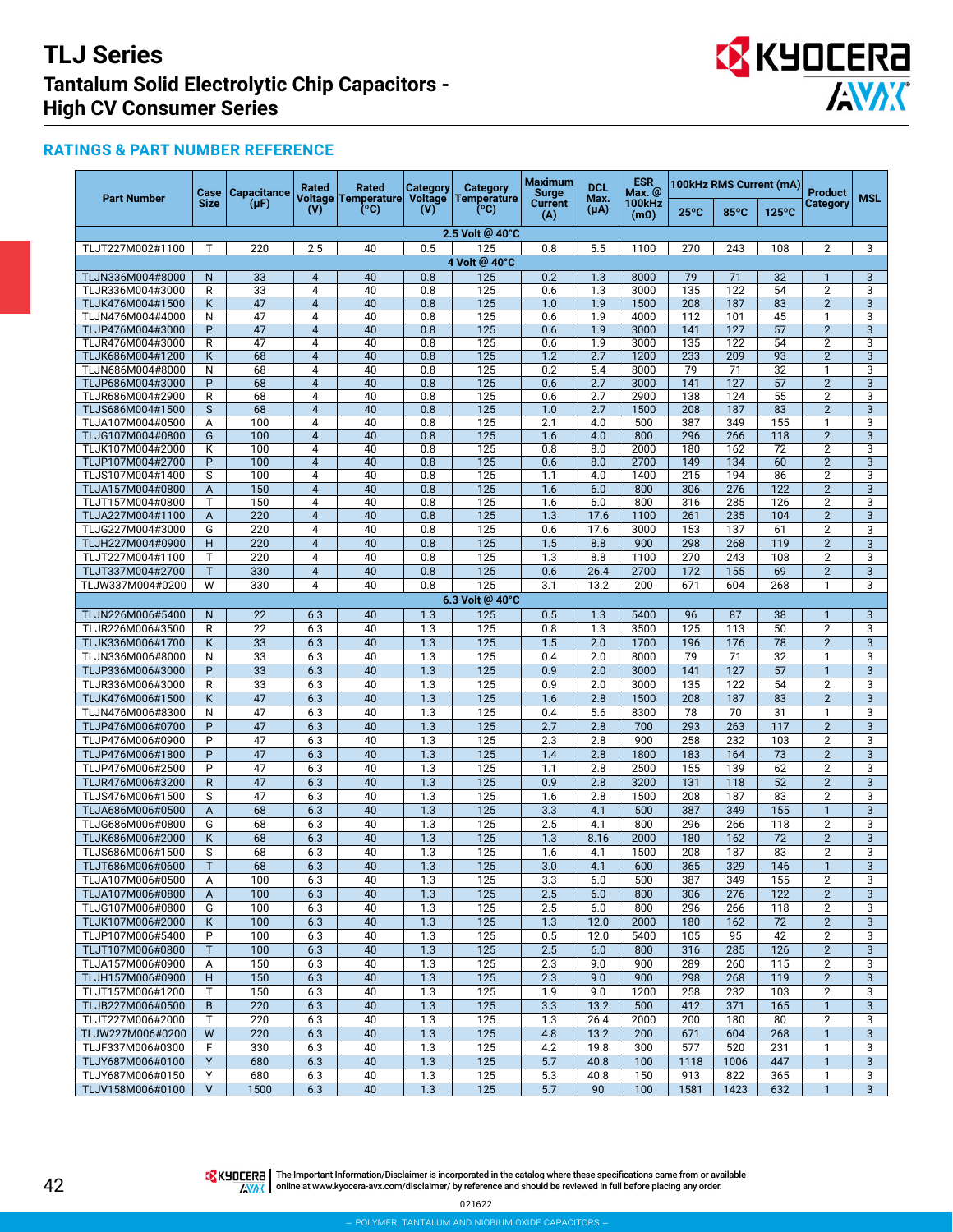

### **RATINGS & PART NUMBER REFERENCE**

|                    | Case<br><b>Capacitance</b><br><b>Size</b><br>$(\mu F)$ |                 | <b>Rated</b>                    | <b>Rated</b>          | <b>Category</b>     | Category              | <b>Maximum</b><br><b>Surge</b> | <b>DCL</b>                 | <b>ESR</b><br>Max. | <b>100kHz RMS Current</b><br>(mA) |       |            | <b>Product</b><br>Category |                |
|--------------------|--------------------------------------------------------|-----------------|---------------------------------|-----------------------|---------------------|-----------------------|--------------------------------|----------------------------|--------------------|-----------------------------------|-------|------------|----------------------------|----------------|
| <b>Part Number</b> |                                                        | (V)             | Voltage   Temperature  <br>(°C) | <b>Voltage</b><br>(V) | Temperature<br>(°C) | <b>Current</b><br>(A) | Max.<br>$(\mu A)$              | @<br>100kHz<br>$(m\Omega)$ | $25^{\circ}$ C     | 85°C                              | 125°C | <b>MSL</b> |                            |                |
|                    |                                                        |                 |                                 |                       |                     | 10 Volt @ 40°C        |                                |                            |                    |                                   |       |            |                            |                |
| TLJN106M010#2500   | N                                                      | 10              | 10                              | 40                    | $\overline{2}$      | 125                   | 1.7                            | 1.0                        | 2500               | 141                               | 127   | 57         |                            | 3              |
| TLJR106M010#2000   | $\mathsf{R}$                                           | 10              | $\overline{10}$                 | 40                    | $\overline{2}$      | 125                   | 2.0                            | 1.0                        | 2000               | 166                               | 149   | 66         | $\mathbf{1}$               | $\overline{3}$ |
| TLJR106M010#3000   | R                                                      | 10              | 10                              | 40                    | $\overline{2}$      | 125                   | 1.4                            | 1.0                        | 3000               | 135                               | 122   | 54         | 1                          | 3              |
| TLJR156M010#2000   | R                                                      | 15              | 10                              | 40                    | $\overline{2}$      | 125                   | 2.0                            | 1.5                        | 2000               | 166                               | 149   | 66         | $\mathbf{1}$               | $\overline{3}$ |
| TLJK226M010#1800   | K                                                      | 22              | 10                              | 40                    | $\overline{2}$      | 125                   | 2.2                            | 2.2                        | 1800               | 167                               | 150   | 67         | $\overline{2}$             | $\overline{3}$ |
| TLJN226M010#3800   | N                                                      | $\overline{22}$ | 10                              | 40                    | $\overline{2}$      | 125                   | 1.2                            | 2.2                        | 3800               | 115                               | 103   | 46         | $\mathbf{1}$               | $\overline{3}$ |
| TLJR226M010#3800   | R                                                      | $\overline{22}$ | 10                              | 40                    | $\overline{2}$      | 125                   | 1.2                            | 2.2                        | 3800               | 120                               | 108   | 48         | $\overline{2}$             | $\overline{3}$ |
| TLJK336M010#1500   | K                                                      | $\overline{33}$ | 10                              | 40                    | $\overline{2}$      | 125                   | 2.6                            | 3.3                        | 1500               | 208                               | 187   | 83         | $\overline{2}$             | $\overline{3}$ |
| TLJN336M010#9600   | N                                                      | $\overline{33}$ | 10                              | 40                    | $\overline{2}$      | 125                   | 0.5                            | 6.6                        | 9600               | 72                                | 65    | 29         |                            | $\overline{3}$ |
| TLJP336M010#3500   | $\overline{P}$                                         | 33              | 10                              | 40                    | $\overline{2}$      | 125                   | 1.3                            | 3.3                        | 3500               | 131                               | 118   | 52         | $\overline{2}$             | $\overline{3}$ |
| TLJR336M010#3500   | $\overline{R}$                                         | $\overline{33}$ | $\overline{10}$                 | 40                    | $\overline{2}$      | 125                   | $\overline{1.3}$               | 3.3                        | 3500               | 125                               | 113   | 50         | $\overline{2}$             | $\overline{3}$ |
| TLJS336M010#1500   | S                                                      | 33              | 10                              | 40                    | $\overline{2}$      | 125                   | 2.6                            | 3.3                        | 1500               | 208                               | 187   | 83         | $\overline{2}$             | $\overline{3}$ |
| TLJA476M010#0600   | A                                                      | 47              | 10                              | 40                    | $\overline{2}$      | 125                   | 4.8                            | 4.7                        | 600                | 354                               | 318   | 141        | $\mathbf{1}$               | 3              |
| TLJG476M010#1500   | G                                                      | 47              | 10                              | 40                    | $\overline{2}$      | $\overline{125}$      | 2.6                            | $\overline{4.7}$           | 1500               | 216                               | 194   | 86         | $\overline{2}$             | 3              |
| TLJP476M010#3200   | P                                                      | 47              | 10                              | 40                    | $\overline{2}$      | 125                   | 1.4                            | 4.7                        | 3200               | 137                               | 123   | 55         | $\overline{2}$             | 3              |
| TLJR476M010#3200   | $\overline{R}$                                         | 47              | 10                              | 40                    | $\overline{2}$      | 125                   | 1.4                            | 9.4                        | 3200               | 131                               | 118   | 52         | $\overline{2}$             | $\overline{3}$ |
| TLJS476M010#1500   | S                                                      | 47              | 10                              | 40                    | $\overline{2}$      | 125                   | 2.6                            | 4.7                        | 1500               | 208                               | 187   | 83         | $\overline{2}$             | 3              |
| TLJT476M010#0600   | $\overline{\mathsf{T}}$                                | 47              | $\overline{10}$                 | 40                    | $\overline{2}$      | $\overline{125}$      | 4.8                            | 4.7                        | 600                | $\overline{365}$                  | 329   | 146        | $\mathbf{1}$               | $\overline{3}$ |
| TLJA686M010#1500   | Α                                                      | 68              | $\overline{10}$                 | 40                    | $\overline{2}$      | 125                   | 2.6                            | 6.8                        | 1500               | 224                               | 201   | 89         | $\overline{2}$             | $\overline{3}$ |
| TLJA107M010#1400   | A                                                      | 100             | 10                              | 40                    | $\overline{2}$      | 125                   | 2.7                            | 10.0                       | 1400               | 231                               | 208   | 93         | $\overline{2}$             | 3              |
| TLJH107M010#0900   | H                                                      | 100             | 10                              | 40                    | $\overline{2}$      | 125                   | 3.7                            | 10.0                       | 900                | 298                               | 268   | 119        | $\overline{2}$             | 3              |
| TLJT107M010#0900   | T                                                      | 100             | $\overline{10}$                 | 40                    | $\overline{2}$      | 125                   | $\overline{3.7}$               | 10.0                       | 900                | 298                               | 268   | 119        | $\overline{2}$             | $\overline{3}$ |
| TLJB157M010#0500   | B                                                      | 150             | 10                              | 40                    | $\overline{2}$      | 125                   | 5.3                            | 15.0                       | 500                | 412                               | 371   | 165        | 1                          | $\overline{3}$ |
| TLJW157M010#0150   | $\overline{W}$                                         | 150             | 10                              | 40                    | $\overline{2}$      | 125                   | 8.3                            | 15.0                       | 150                | 775                               | 697   | 310        | $\mathbf{1}$               | $\overline{3}$ |
| TLJW157M010#0200   | W                                                      | 150             | 10                              | 40                    | $\overline{2}$      | 125                   | 7.7                            | 15.0                       | 200                | 671                               | 604   | 268        | 1                          | $\overline{3}$ |
| TLJF227M010#0300   | F                                                      | 220             | 10                              | 40                    | $\overline{2}$      | 125                   | 6.7                            | 22.0                       | 300                | 577                               | 520   | 231        | $\mathbf{1}$               | $\mathbf{3}$   |
|                    |                                                        |                 |                                 |                       |                     | 16 Volt @ 40°C        |                                |                            |                    |                                   |       |            |                            |                |
| TLJS106M016#2200   | S                                                      | 10              | 16                              | 40                    | 3.2                 | 125                   | 3.0                            | 1.6                        | 2200               | 172                               | 155   | 69         | 1                          | 3              |
| TLJT226M016#1000   | T.                                                     | 22              | 16                              | 40                    | 3.2                 | 125                   | 5.5                            | 3.5                        | 1000               | 283                               | 255   | 113        | $\mathbf{1}$               | $\overline{3}$ |
| TLJT336M016#1000   | T                                                      | 33              | 16                              | 40                    | 3.2                 | 125                   | 5.5                            | 5.3                        | 1000               | 283                               | 255   | 113        | 1                          | 3              |
|                    |                                                        |                 |                                 |                       |                     | 20 Volt @ 40°C        |                                |                            |                    |                                   |       |            |                            |                |
| TLJT106M020#1000   |                                                        | 10              | 20                              | 40                    | $\overline{4}$      | 125                   | 6.9                            | 2.0                        | 1000               | 283                               | 255   | 113        |                            | $\mathbf{3}$   |

Moisture Sensitivity Level (MSL) is defined according to J-STD-020.

All technical data relates to an ambient temperature of +25°C. Capacitance is measured at 120Hz, 0.5V RMS with a maximum DC bias of 2.2 volts. DCL is measured at rated voltage after 5 minutes.

ESR allowed to move up to 1.25 times catalogue limit post mounting

DCL allowed to move up to 2.00 times catalogue limit post mounting

For typical weight and composition see page 259.

**NOTE: KYOCERA AVX reserves the right to supply higher voltage ratings or tighter tolerance part in the same case size, to the same reliability standards.**

THE Important Information/Disclaimer is incorporated in the catalog where these specifications came from or available AVAX online at [www.kyocera-avx.com/disclaimer/](http://www.avx.com/disclaimer/) by reference and should be reviewed in full before placing any order.

081821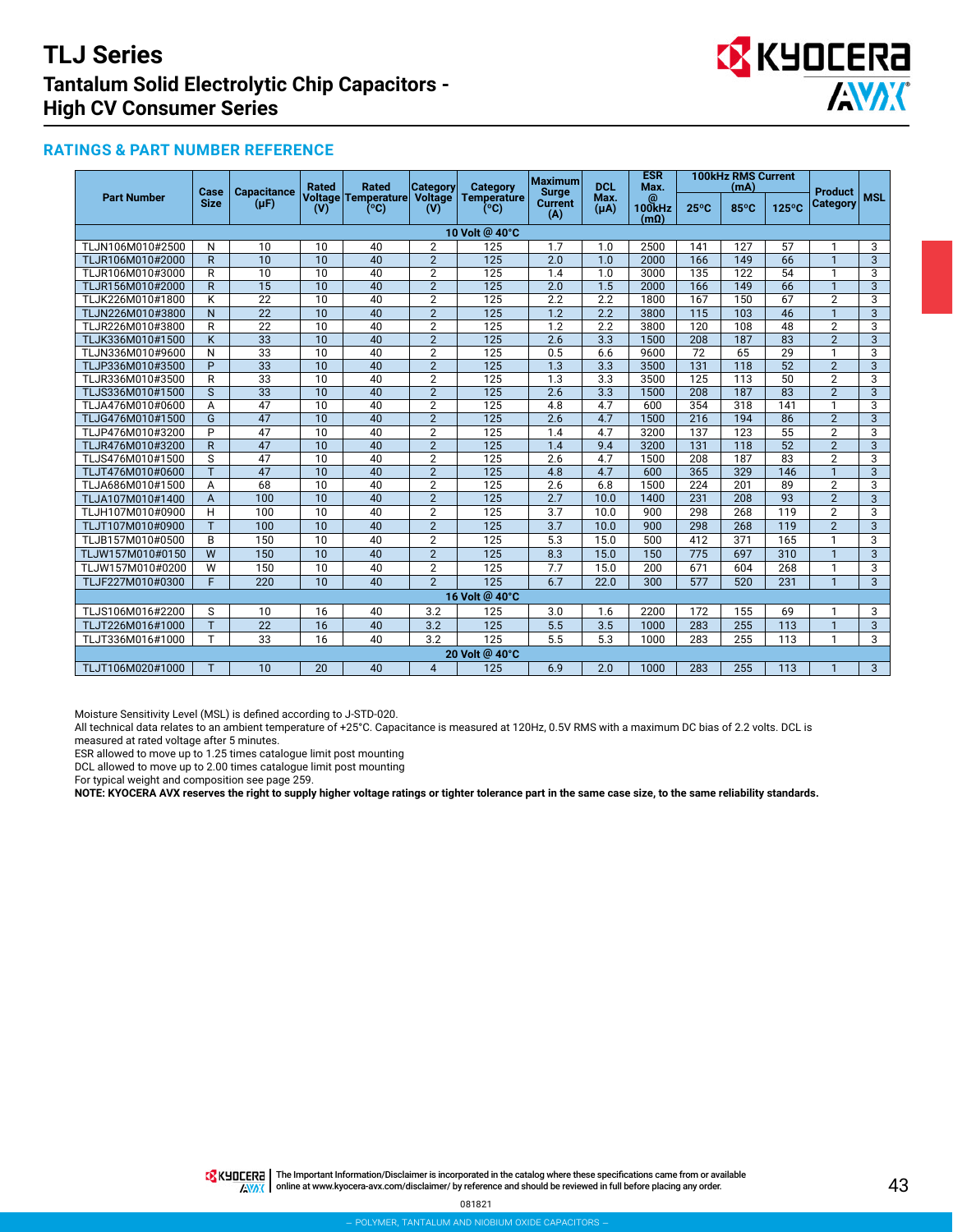

## **QUALIFICATION TABLE – CATEGORY 1**

| <b>TEST</b>        | TLJ series (Temperature range -55°C to +125°C) |                                                           |                       |                    |                              |                              |                                   |                      |                      |                   |  |  |
|--------------------|------------------------------------------------|-----------------------------------------------------------|-----------------------|--------------------|------------------------------|------------------------------|-----------------------------------|----------------------|----------------------|-------------------|--|--|
|                    |                                                | <b>Condition</b>                                          |                       |                    | <b>Characteristics</b>       |                              |                                   |                      |                      |                   |  |  |
|                    |                                                | Apply rated voltage (Ur) at 40°C and / or category        |                       | Visual examination | no visible damage            |                              |                                   |                      |                      |                   |  |  |
|                    |                                                | voltage (Uc) at 85°C for 2000 hours through a circuit     |                       | <b>DCL</b>         |                              | 2 x initial limit            |                                   |                      |                      |                   |  |  |
| <b>Endurance</b>   |                                                | impedance of $\leq$ 0.10/V. Stabilize at room temperature | $\Delta C/C$          |                    | within ±10% of initial value |                              |                                   |                      |                      |                   |  |  |
|                    | for 1-2 hours before measuring.                |                                                           |                       | <b>ESR</b>         |                              | 1.25 x initial limit         |                                   |                      |                      |                   |  |  |
|                    |                                                | Store at 65°C and 90-95% relative humidity for 500        |                       | Visual examination |                              | no visible damage            |                                   |                      |                      |                   |  |  |
|                    |                                                | hours, with no applied voltage. Stabilize at room         |                       | <b>DCL</b>         | 2 x initial limit            |                              |                                   |                      |                      |                   |  |  |
| <b>Humidity</b>    |                                                | temperature and humidity for 1-2 hours before             |                       | $\Delta C/C$       |                              | within ±10% of initial value |                                   |                      |                      |                   |  |  |
|                    | measuring.                                     |                                                           |                       | <b>ESR</b>         |                              | 1.25 x initial limit         |                                   |                      |                      |                   |  |  |
|                    | Step                                           | Temperature°C                                             | Duration(min)         |                    | $+20^{\circ}$ C              | $-55^{\circ}$ C              | $+20^{\circ}$ C                   | $+85^{\circ}$ C      | $+125$ °C            | $+20^{\circ}$ C   |  |  |
|                    |                                                | $+20$                                                     | $\overline{15}$       |                    |                              |                              |                                   |                      |                      |                   |  |  |
| <b>Temperature</b> | 2<br>$\overline{3}$                            | $-55$<br>$+20$                                            | $\overline{15}$<br>15 | <b>DCL</b>         | $2 \times 11*$               | n/a                          | $2 \times 11^*$                   | $20 \times 11*$      | $25 \times 11*$      | IL*               |  |  |
| <b>Stability</b>   | $\overline{4}$                                 | $+85$                                                     | 15                    | $\Delta C/C$       | n/a                          | $+0/-20%$                    | ±5%                               | $+20/0%$             | $+25/0%$             | ±5%               |  |  |
|                    | 5<br>$\overline{6}$                            | $+125$                                                    | 15<br>$\overline{15}$ | <b>ESR</b>         |                              | $1.25$ xlL* $2.5$ xlL*       | $1.25 \times \mathsf{IL}^{\star}$ | $1.25 \times 11^{*}$ | $1.25 \times 11^{*}$ | $1.25 \times L^*$ |  |  |
|                    |                                                | $+20$                                                     |                       | Visual examination |                              |                              |                                   |                      |                      |                   |  |  |
|                    |                                                | Apply 1.3x rated voltage (Ur) at 40°C for 1000 cycles     |                       |                    | no visible damage            |                              |                                   |                      |                      |                   |  |  |
| Surge              |                                                | of duration 6 min (30 sec charge, 5 min 30 sec            |                       | <b>DCL</b>         |                              | 2 x initial limit            |                                   |                      |                      |                   |  |  |
| <b>Voltage</b>     |                                                | discharge) through a charge / discharge resistance        |                       | $\Delta C/C$       | within ±5% of initial value  |                              |                                   |                      |                      |                   |  |  |
|                    | of $10000$                                     |                                                           |                       | <b>ESR</b>         | 1.25 x initial limit         |                              |                                   |                      |                      |                   |  |  |
|                    |                                                |                                                           |                       | Visual examination | no visible damage            |                              |                                   |                      |                      |                   |  |  |
| <b>Mechanical</b>  |                                                |                                                           |                       | <b>DCL</b>         | initial limit                |                              |                                   |                      |                      |                   |  |  |
| <b>Shock</b>       |                                                | MIL-STD-202, Method 213, Condition C                      |                       | $\Delta C/C$       |                              | within ±5% of initial value  |                                   |                      |                      |                   |  |  |
|                    |                                                |                                                           |                       | <b>ESR</b>         |                              | initial limit                |                                   |                      |                      |                   |  |  |
|                    |                                                |                                                           |                       | Visual examination |                              | no visible damage            |                                   |                      |                      |                   |  |  |
|                    |                                                |                                                           |                       | <b>DCL</b>         | initial limit                |                              |                                   |                      |                      |                   |  |  |
| <b>Vibration</b>   |                                                | MIL-STD-202. Method 204. Condition D                      |                       | $\Delta C/C$       |                              | within ±5% of initial value  |                                   |                      |                      |                   |  |  |
|                    |                                                |                                                           |                       | <b>ESR</b>         | initial limit                |                              |                                   |                      |                      |                   |  |  |

\*Initial Limit

## **QUALIFICATION TABLE – CATEGORY 2**

| <b>TEST</b>                     |                                 |                                                           |                                    | TLJ series (Temperature range -55 $\degree$ C to +125 $\degree$ C) |                              |                                 |                                   |                                   |                             |                            |  |  |  |
|---------------------------------|---------------------------------|-----------------------------------------------------------|------------------------------------|--------------------------------------------------------------------|------------------------------|---------------------------------|-----------------------------------|-----------------------------------|-----------------------------|----------------------------|--|--|--|
|                                 |                                 | <b>Condition</b>                                          |                                    |                                                                    |                              | <b>Characteristics</b>          |                                   |                                   |                             |                            |  |  |  |
|                                 |                                 | Apply rated voltage (Ur) at 40°C and / or category        |                                    | Visual examination                                                 | no visible damage            |                                 |                                   |                                   |                             |                            |  |  |  |
| <b>Endurance</b>                |                                 | voltage (Uc) at 85°C for 2000 hours through a circuit     | <b>DCL</b>                         | 2 x initial limit                                                  |                              |                                 |                                   |                                   |                             |                            |  |  |  |
|                                 |                                 | impedance of $\leq$ 0.10/V. Stabilize at room temperature | $\Delta C/C$                       |                                                                    |                              | within +5/-30% of initial value |                                   |                                   |                             |                            |  |  |  |
|                                 | for 1-2 hours before measuring. |                                                           |                                    | <b>ESR</b>                                                         |                              | 1.25 x initial limit            |                                   |                                   |                             |                            |  |  |  |
|                                 |                                 | Store at 65°C and 90-95% relative humidity for 500        |                                    | Visual examination                                                 |                              | no visible damage               |                                   |                                   |                             |                            |  |  |  |
|                                 |                                 | hours, with no applied voltage. Stabilize at room         |                                    | <b>DCL</b>                                                         | 2 x initial limit            |                                 |                                   |                                   |                             |                            |  |  |  |
| <b>Humidity</b>                 |                                 | temperature and humidity for 1-2 hours before             | $\triangle$ C/C                    |                                                                    | within ±10% of initial value |                                 |                                   |                                   |                             |                            |  |  |  |
|                                 | measuring.                      |                                                           |                                    | <b>ESR</b>                                                         |                              | 1.25 x initial limit            |                                   |                                   |                             |                            |  |  |  |
|                                 | Step                            | Temperature°C                                             | Duration(min)                      |                                                                    | $+20^{\circ}$ C              | $-55^{\circ}$ C                 | $+20^{\circ}$ C                   | $+85^{\circ}$ C                   | $+125$ °C                   | $+20^{\circ}$ C            |  |  |  |
|                                 | $\overline{2}$                  | $+20$<br>$-55$                                            | 15<br>$\overline{15}$              | <b>DCL</b>                                                         | $2 \times 11*$               | n/a                             | $2 \times 11^*$                   | $20 \times 11*$                   | $25 \times 11*$             | $2 \times 11*$             |  |  |  |
| Temperature<br><b>Stability</b> | 3                               | $+20$                                                     | $\overline{15}$                    |                                                                    |                              |                                 |                                   |                                   |                             |                            |  |  |  |
|                                 | 4<br>5                          | $+85$<br>$+125$                                           | $\overline{15}$<br>$\overline{15}$ | $\Delta C/C$                                                       | n/a                          | $+5/-20%$                       | ±10%                              | $+20/0%$                          | $+25/0%$                    | ±10%                       |  |  |  |
|                                 | $6 \overline{}$                 | $+20$                                                     | $\overline{15}$                    | <b>ESR</b>                                                         |                              | $1.25$ xlL* $\vert$ 2.5 x lL*   | $1.25 \times \mathsf{IL}^{\star}$ | $1.25 \times \mathsf{IL}^{\star}$ | $1.25 \times \mathsf{IL}^*$ | $1.25 \times \mathbb{L}^*$ |  |  |  |
|                                 |                                 | Apply 1.3x rated voltage (Ur) at 40°C for 1000 cycles     | Visual examination                 | no visible damage                                                  |                              |                                 |                                   |                                   |                             |                            |  |  |  |
| Surge                           |                                 | of duration 6 min (30 sec charge, 5 min 30 sec            |                                    | <b>DCL</b>                                                         | 2 x initial limit            |                                 |                                   |                                   |                             |                            |  |  |  |
| <b>Voltage</b>                  |                                 | discharge) through a charge / discharge resistance        | $\Delta C/C$                       |                                                                    | within ±5% of initial value  |                                 |                                   |                                   |                             |                            |  |  |  |
|                                 | of $10000$                      |                                                           |                                    | <b>ESR</b>                                                         |                              | 1.25 x initial limit            |                                   |                                   |                             |                            |  |  |  |
|                                 |                                 |                                                           |                                    | Visual examination                                                 |                              | no visible damage               |                                   |                                   |                             |                            |  |  |  |
| <b>Mechanical</b>               |                                 |                                                           |                                    | <b>DCL</b>                                                         |                              | initial limit                   |                                   |                                   |                             |                            |  |  |  |
| <b>Shock</b>                    |                                 | MIL-STD-202, Method 213, Condition C                      |                                    | $\Delta C/C$                                                       |                              | within ±5% of initial value     |                                   |                                   |                             |                            |  |  |  |
|                                 |                                 |                                                           |                                    | <b>ESR</b>                                                         |                              | initial limit                   |                                   |                                   |                             |                            |  |  |  |
|                                 |                                 |                                                           |                                    | Visual examination                                                 |                              | no visible damage               |                                   |                                   |                             |                            |  |  |  |
| <b>Vibration</b>                |                                 |                                                           |                                    | <b>DCL</b>                                                         |                              | initial limit                   |                                   |                                   |                             |                            |  |  |  |
|                                 |                                 | MIL-STD-202, Method 204, Condition D                      |                                    | $\Delta C/C$                                                       |                              | within ±5% of initial value     |                                   |                                   |                             |                            |  |  |  |
|                                 |                                 |                                                           |                                    | <b>ESR</b>                                                         | initial limit                |                                 |                                   |                                   |                             |                            |  |  |  |

\*Initial Limit

TR KUDLERA | The Important Information/Disclaimer is incorporated in the catalog where these specifications came from or available online at [www.kyocera-avx.com/disclaimer/](http://www.kyocera-avx.com/disclaimer/) by reference and should be reviewed in full before placing any order.